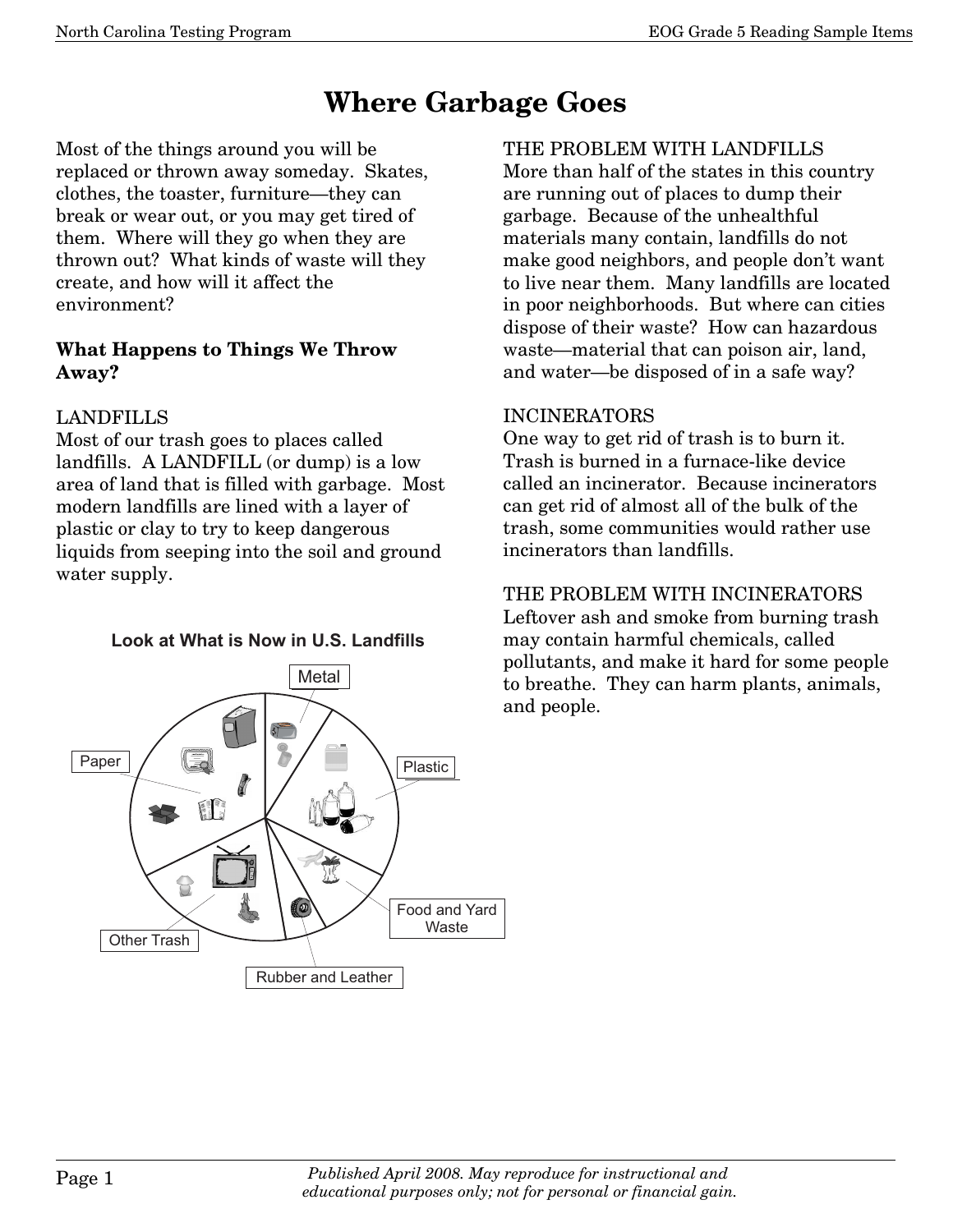## DID YOU KNOW?

The Fresh Kills landfill on Staten Island, New York, was the largest garbage dump in the world. For years, people who live nearby complained about air and water pollution caused by the massive pile of trash. They say that the fumes have made people sick. The dump closed in April 2001. Now New York City's garbage is trucked out of state.

#### REDUCE, REUSE, RECYCLE

You can help reduce waste by reusing containers, batteries, and paper. You can also recycle newspaper, glass, and plastics to provide materials for making other products. At right are some of the things you can do.

#### **What Is Made from Recycled Materials?**

- From RECYCLED PAPER we get newspapers, cereal boxes, wrapping paper, cardboard containers, and insulation.
- From RECYCLED PLASTIC we get soda bottles, tables, benches, bicycle racks, cameras, backpacks, carpeting, shoes, and clothes.
- From RECYCLED STEEL we get steel cans, cars, bicycles, nails, and refrigerators.
- From RECYCLED GLASS we get glass jars and tiles.
- From RECYCLED RUBBER we get bulletin boards, floor tiles, playground equipment, and speed bumps.

|                    | <b>To Reduce Waste</b>                                                                                                                                 | <b>To Recycle</b>                                                                           |  |  |
|--------------------|--------------------------------------------------------------------------------------------------------------------------------------------------------|---------------------------------------------------------------------------------------------|--|--|
| Paper              | Use both sides<br>of the paper. Use<br>cloth towels instead<br>of paper towels.                                                                        | Recycle newspapers,<br>magazines, comic books,<br>catalogs, cardboard, and<br>junk mail.    |  |  |
| Plastic            | Wash food containers<br>and store leftovers<br>in them. Reuse plastic<br>bags.                                                                         | Return soda bottles<br>to the store. Recycle<br>other plastics.                             |  |  |
| Glass              | Keep glass bottles<br>and jars to store<br>other things.                                                                                               | Recycle glass<br>bottles and jars.                                                          |  |  |
| Clothes            | Give clothes to<br>younger relatives<br>or friends. Donate<br>clothes to thrift shops.                                                                 | Cut unwearable clothing<br>into rags to use instead<br>of paper towels.                     |  |  |
| Metal              | Keep leftovers in<br>storage containers<br>instead of wrapping<br>them in foil. Use glass<br>or stainless steel pans<br>instead of disposable<br>pans. | Recycle aluminum cans<br>and foil trays. Return<br>wire hangers to the<br>dry cleaners.     |  |  |
| Food/Yard<br>Waste | Cut the amount of<br>food you throw out.<br>Try saving leftovers<br>for snacks or meals<br>later on.                                                   | Make a compost heap<br>using food scraps, leaves,<br>grass clippings, and<br>the like.      |  |  |
| <b>Batteries</b>   | Use rechargeable<br>batteries for toys<br>and games, radios,<br>tape players, and<br>flashlights.                                                      | Find out about<br>your town's rules<br>for recycling or<br>disposing of<br><b>hatteries</b> |  |  |

"Where Garbage Goes" reprinted with permission from *The World Almanac for Kids*. Copyright © 2002 World Almanac Education Group. All rights reserved.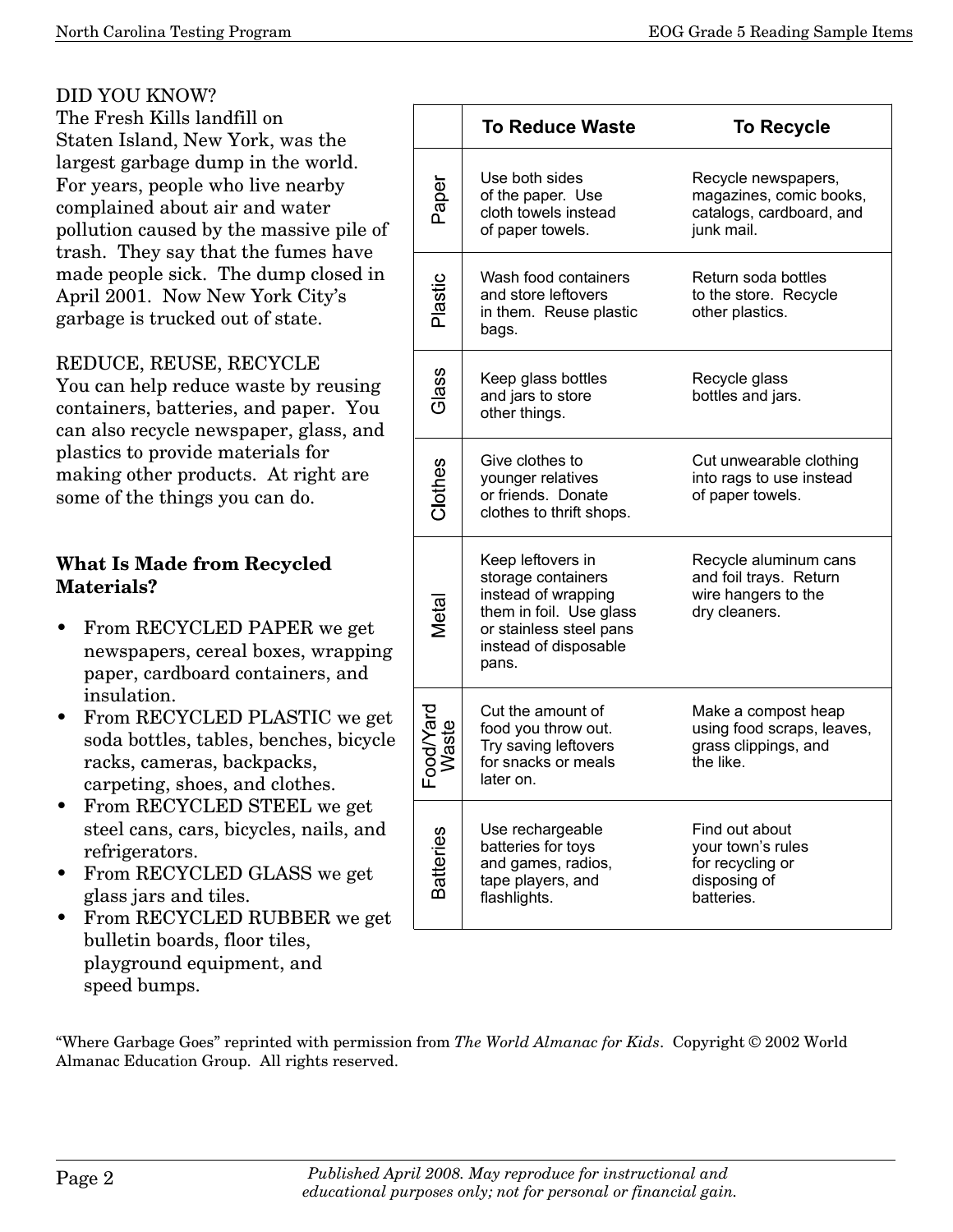- 1. At the end of the first paragraph, what is the *most likely* reason the author asks two questions?
	- A to encourage readers to ask a teacher to help find the answer
	- B to show readers that the author does not know the answer
	- C to keep readers interested in continuing to read the article
	- D to warn readers about the dangers of burning garbage
- 2. What is the *main* purpose of the section titled "What Happens to Things We Throw Away"?
	- A to explain the different ways dangerous liquids and harmful chemicals can be destroyed
	- B to explain that the best way to get rid of trash is to burn it in incinerators
	- C to describe the difficulty in finding good places in this country to dump garbage
	- D to describe the good and bad results of the ways waste materials are disposed of
- 3. According to the diagram "Look at What Is Now in U.S. Landfills," which material takes up the most space in America's landfills?
	- A glass
	- B paper
	- C plastic
	- D steel
- 4. What is the *main* way in which landfills can harm people?
	- A Landfills contain unhealthful materials.
	- B Most landfills are lined with plastic or clay.
	- C Landfills make the air smell bad.
	- D Smoke from landfills is harmful to breathe.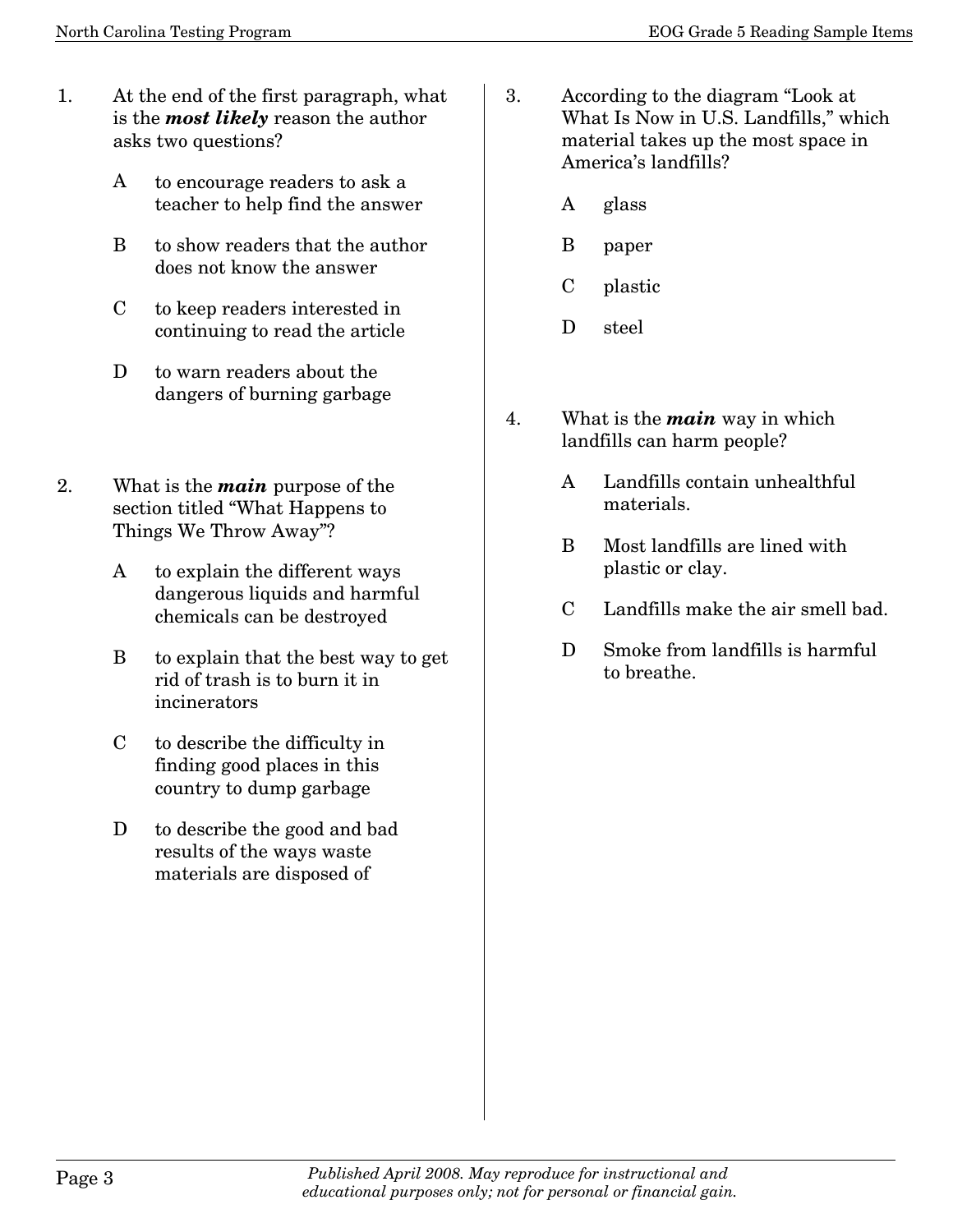- 5. Why is information about the New York City garbage dump included in the selection?
	- A to emphasize why landfills are better to use than incinerators
	- B to show how other cities should solve their garbage problems
	- C to show that New York City has the largest garbage dump in the world
	- D to emphasize the problems caused by disposing of large amounts of garbage in landfills
- 6. What question does the section titled "Reduce, Reuse, Recycle" answer?
	- A Which recycling center is easiest to operate?
	- B What type of food should people save for leftovers?
	- C What can people do to help reduce waste?
	- D How is a compost heap built?
- 7. By bringing leftover food for school lunch, how does a student help the environment?
	- A by recycling food waste
	- B by reducing food waste
	- C by recycling metal waste
	- D by reducing plastic waste

## **End of Set**

*In compliance with federal law, including the provisions of Title IX of the Education Amendments of 1972, the Department of Public Instruction does not discriminate on the basis of race, sex, religion, color, national or ethnic origin, age, disability, or military service in its policies, programs, activities, admissions or employment.*